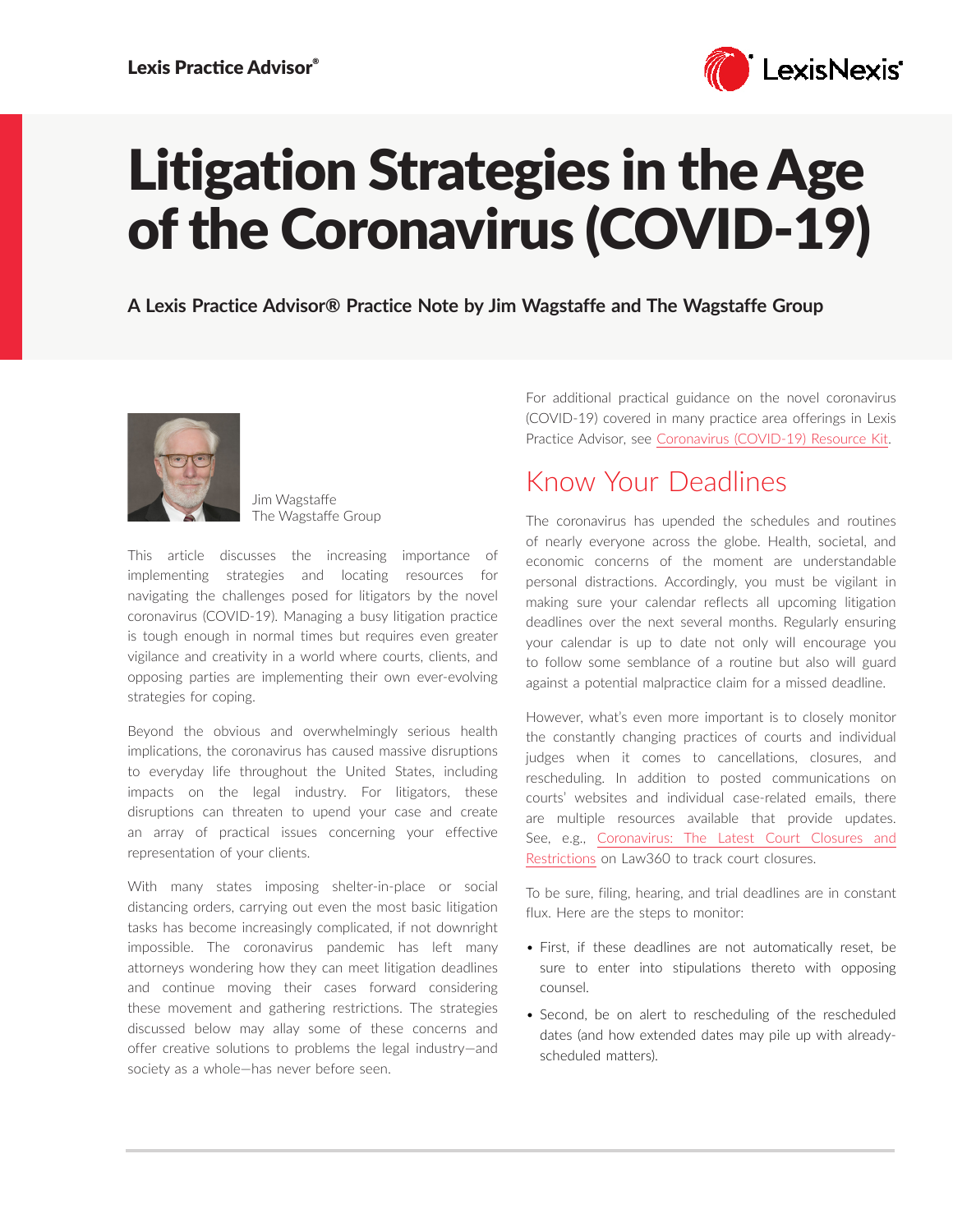• Third, be aware if—as in California, for example—the governing authorities are automatically excluding these intervening days as holidays for purposes of calculating filing and response deadlines.

## Handling Physical Appearances

As the coronavirus situation develops throughout the country, virtually every state has imposed restrictions on the number of people allowed for in-person gatherings. See, e.g., [Iowa Public Health Proclamation 202-3-17;](https://governor.iowa.gov/sites/default/files/documents/Public%20Health%20Proclamation%20-%202020.03.17.pdf) [Alabama Social Distancing Order](https://governor.alabama.gov/assets/2020/03/Alabama-State-Health-Officer-Statewide-Social-Distancing-Order-3.19.20.pdf); [M.A. COVID-19 Order](https://www.mass.gov/doc/march-23-2020-essential-services-and-revised-gatherings-order/download)  [No. 13](https://www.mass.gov/doc/march-23-2020-essential-services-and-revised-gatherings-order/download); [Michigan S. Ct. A.O. 2020-2](https://courts.michigan.gov/Courts/MichiganSupremeCourt/rules/court-rules-admin-matters/Administrative%20Orders/2020-08_2020-03-18_FormattedOrder_AO2020-2.pdf). In fact, many states have banned nonessential gatherings completely. See, e.g., [Vermont EO-01-20, Addendum 6;](https://governor.vermont.gov/sites/scott/files/documents/ADDENDUM%206%20TO%20EXECUTIVE%20ORDER%2001-20.pdf) [N.Y. EO-202.8.](https://www.governor.ny.gov/news/no-2028-continuing-temporary-suspension-and-modification-laws-relating-disaster-emergency) And, importantly, as this crisis lingers for weeks and perhaps months, hearings and trials will simply be put entirely on hold as courthouses close to gatherings of any size.

Before scheduling any in-person meetings in your litigation, be sure to check your state's guidance to see if there are restrictions on public gatherings. If you practice in an affected jurisdiction, these mandates will impact your ability to conduct routine litigation tasks requiring a physical appearance.

However, various creative solutions may help you keep your in-person litigation tasks on track as best as possible. With now-commonly accessible video conferencing and remote access resources (e.g. Zoom, FaceTime, Skype, Microsoft Teams, Google Meetings, etc.), attorneys will be able to conduct:

- Depositions
- Court appearances, including:
	- o Conferences
	- o Oral arguments
	- o Trials
- Client meetings
- Witness preparation sessions –and–
- Mediations and settlement conferences

### **Depositions**

Many jurisdictions routinely allow parties to conduct depositions remotely, via telephone or video conference. See, e.g., Ohio R. Civ. P. 30(b)(6); N.Y. C.P.L.R. 3113(d). In fact, the Federal Rules of Civil Procedure (Federal Rules) authorize remote depositions by stipulation or court order. See Fed. R. Civ. P. 30(b)(4). If you are in a jurisdiction with shelter-in-place or in-person meeting restrictions, consider using one of these methods—where feasible—to keep discovery moving forward in your litigation.

In fact, given the extraordinarily widespread use of remote communications during this crisis, it is quite likely that attorneys and judges will be even more amenable to the testimony of witnesses through virtual presentation technology. While underutilized, Federal Rule of Civil Procedure 43(a) has long authorized the presentation of testimony in this fashion—even at trial. See J. Wagstaffe, [Innovatively Presenting Witnesses Virtually in 21st Century](https://www.lexisnexis.com/pdf/wagstaffe/innovatively-presenting-witnesses-virtually-in-trials.pdf)  [Trials](https://www.lexisnexis.com/pdf/wagstaffe/innovatively-presenting-witnesses-virtually-in-trials.pdf), LexisNexis, August 2019; TWG Practice Guide: Fed. Civ. Proc. Before Trial § 36-III[A][5][b].

However, you must be cautious when using telephone or video conferencing to conduct depositions. Laws in some jurisdictions may prohibit or limit the use of these types of creative solutions. For example, California's court rules normally require party deponents to appear in person at a deposition and be in the presence of the deposition officer. See Cal. Rules of Court 3.1010. However, California has recently adopted emergency rules temporarily suspending this requirement. See [Cal. Rules of Court, Temp. Emergency](https://jcc.legistar.com/View.ashx?M=F&ID=8234474&GUID=79611543-6A40-465C-8B8B-D324F5CAE349)  [Rule 11](https://jcc.legistar.com/View.ashx?M=F&ID=8234474&GUID=79611543-6A40-465C-8B8B-D324F5CAE349). If your jurisdiction has similar prohibitions and has not yet relaxed those requirements, consider seeking an extension of your applicable deadlines to avoid running afoul of your local rules. See Stipulated Extensions in Tolling Deadlines.

If your jurisdiction permits remote depositions, keep in mind the following considerations to preserve the testimony's integrity:

- Have the court reporter physically present with the witness following the six-foot distance guidance
- Note for the record anyone else physically present in the room with the witness (e.g., interpreter, videographer, etc.)
- Instruct the witness to leave all cellphones, tablets, or other computing devices outside the deposition room to avoid improper communications with counsel or anyone else during the deposition
- Make sure all participants can clearly see the witness on the video stream
- Send all deposition exhibits (clearly organized and pre-marked) to the court reporter in advance of the deposition

By using these best practices, your remote deposition will be as effective as an in-person deposition. More importantly, these efforts will protect you and others from possible exposure to the coronavirus. But the bottom line is that litigation business can go on, uninterrupted, with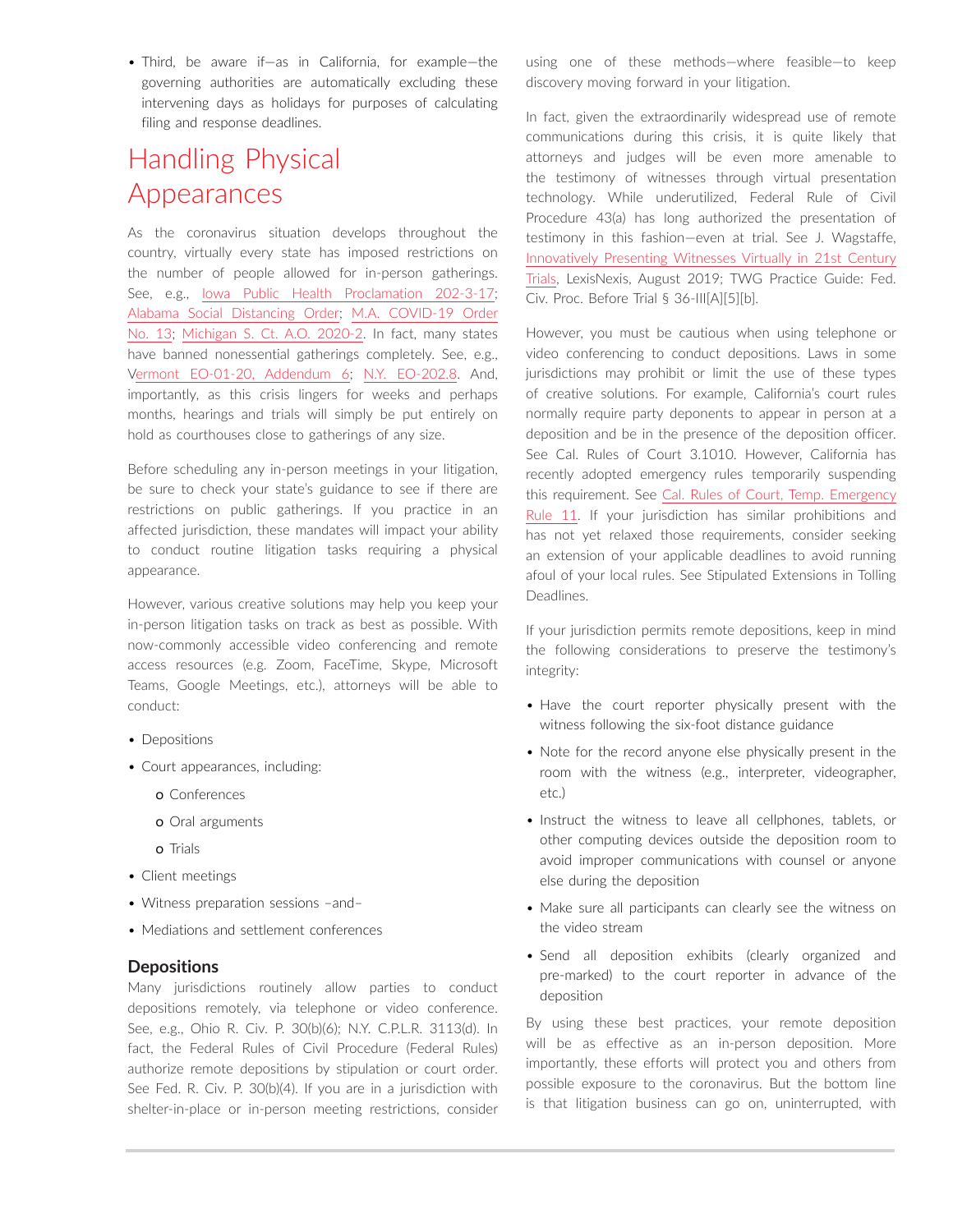an open mind about the use of existing technologies and rules. See, e.g., In re Actos (Pioglitazone) Products Liability Litig., 2014 U.S. Dist. LEXIS 2231 (W.D. La. Jan. 8, 2014) (use of remote testimony allowed because court "open to re-examination of old habits and routines which might have . . . created the types of Gordian knots that can lead to the stasis this Court and the parties seek to avoid").

#### **Court Appearances**

As the coronavirus spreads throughout the country, state and federal judiciaries have taken swift action to close courthouses or prohibit appearances. Be sure to check your court's website for the most up-to-date information on court closures and restrictions. Many courts that have closed or barred in-person appearances are:

- Extending deadlines
- Postponing hearings
- Conducting virtual hearings
- Postponing trials

If your court system has not issued formal guidance concerning its operations during the coronavirus pandemic, consider emailing or calling your judge's chambers to determine whether he or she will:

- Entertain appearances by telephone or video conference
- Extend critical deadlines
- Adjourn upcoming trial dates or allow remote testimony

Today's judges know that every smartphone can connect people almost anywhere in the world through two-way video conferencing using free services—fundamentally altering the ability to be present. As few as 20 years ago, video conferencing was expensive and technologically challenged as it typically required the use of closedcircuit television transmission. Now, such technology is inexpensive and part of everyday life. See Taylor v. FedEx, 2017 U.S. Dist. LEXIS 12 (E.D. Cal. Dec. 20, 2017) (live time testimony inexpensive, practical, and easy to set up). In fact, the Federal Rules contemplate the use of remote testimony at deposition or trial under compelling circumstances. See Fed. R. Civ. P. 43(a); see also M. Hindman, [FJC Research Appendix E: Review of Case Law](https://www.fjc.gov/sites/default/files/2017/Appendix_E_Remote_Participation_Bankr_0.pdf)  [Related to Witness Testimony by Remote Transmission](https://www.fjc.gov/sites/default/files/2017/Appendix_E_Remote_Participation_Bankr_0.pdf)  [Under Federal Rule of Civil Procedure 43 \(2017\)](https://www.fjc.gov/sites/default/files/2017/Appendix_E_Remote_Participation_Bankr_0.pdf).

Using the Federal Rules as a guide, courts often consider multiple factors when analyzing whether to use remote testimony, including the need to bypass the normal incourt testimony paradigm. See In re Depuy Orthopaedics, Inc. Pinnacle Hip Implant Prod. Liability Litig., 2016 U.S. Dist. LEXIS 195409 (N.D. Tex. Sept. 20, 2016) (court allows remote testimony in multidistrict litigation calling for flexibility and appropriate safeguards). Accordingly, federal courts have found "good cause in compelling circumstances" to permit remote testimony in situations applicable to the coronavirus pandemic, where the witness:

- Was unable to attend due to an illness or medical condition (see Humbert v O'Malley, 303 F.R.D. 461, 465 (D. Md. 2014)) –or–
- Had travel-related difficulties (see F.T.C. v. Swedish Match N. Am., Inc., 197 F.R.D. 1, 2 (D.D.C. 2000))

In the age of the coronavirus, "good cause" is even more apparent where physical isolation and social distancing is critical to ensure the public's health and safety.

Even if your court system has gone virtual, judiciaries across the country caution that you should expect significant litigation delays. As courts transition to remote operations, there undoubtedly will be technical issues and limited bandwidth to conduct daily proceedings. These delays may give you and your adversary time to explore a possible resolution of the dispute under the circumstances.

## Preserving Evidence

Unfortunately, prolonged delays in your litigation may mean that certain physical evidence may materially change before trial. For example, a plaintiff's injuries may heal, or the condition of real property may deteriorate. To mitigate these effects, you should promptly:

- Take photographs
- Inspect a location (while practicing social distancing)
- Schedule evaluations (e.g., mental, physical) by video conference

Similarly, delays can exacerbate fading witness memories. Encourage your witnesses to write down pertinent details and notes on events that will later form the basis of their testimony at deposition or trial. See TWG Practice Guide: Fed. Civ. Proc. Before Trial § 33-IV[A] (CHECKLIST–Duty to Preserve Evidence).

You should also keep in mind that the coronavirus pandemic will likely lead to significant litigation arising out of parties triggering force majeure clauses and business interruption insurance policies. If you or your client anticipate a force majeure clause or business interruption insurance dispute, your client will need to preserve all evidence under its control that may be relevant to a future litigation. See, e.g., Silvestri v. GMC, 271 F.3d 583, 591 (4th Cir. 2001); Kronisch v. United States, 150 F.3d 112, 126 (2d Cir. 1998).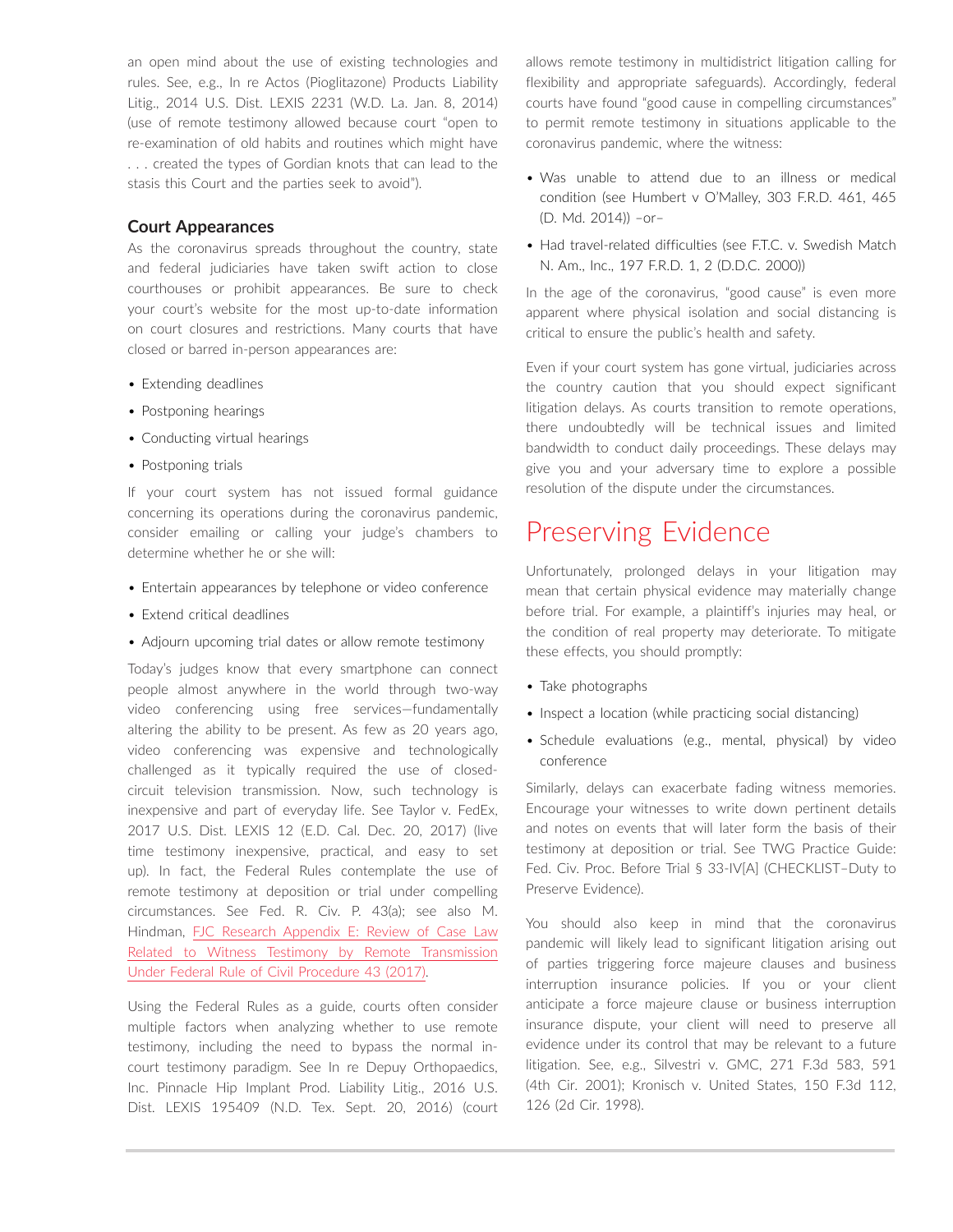Be aware that if your corporate client has instructed its employees to work remotely during the pandemic, you may need to collect and preserve communications made over video conferencing services, such as Skype and Zoom. These types of communications present preservation challenges that you must work through with your client's IT department as soon as possible to avoid potential evidence spoliation.

## Tolling Deadlines

As the coronavirus outbreak forces people around the world to suspend business as usual, litigators still face deadlines, whether imposed by a judge, a set of rules, or a statute. If you have a looming filing or service deadline and are concerned the coronavirus will impact your ability to meet that deadline, you may be able to toll your deadline. In some jurisdictions, state governments or courts have issued executive or administrative orders tolling deadlines for commencing, filing, or serving:

- Legal actions
- Notices
- Motions
- Other processes or proceedings

See, e.g., [New York EO-202.8;](https://www.governor.ny.gov/news/no-2028-continuing-temporary-suspension-and-modification-laws-relating-disaster-emergency) [Iowa Judicial Branch](https://www.iowacourts.gov/static/media/cms/Update_3_877C55DCF277E.pdf)  [Operations Summary;](https://www.iowacourts.gov/static/media/cms/Update_3_877C55DCF277E.pdf) [Louisiana Proclamation No. GBE-30;](https://www.gov.louisiana.gov/assets/Proclamations/2020/30-JBE-2020-Public-Health-Emergency-COVID-19-additional-measures.pdf) [Massachusetts Standing Order 2-20;](https://www.mass.gov/superior-court-rules/superior-court-standing-order-3-20-protocol-governing-superior-court) [Oklahoma SCAD No.](https://www.oscn.net/images/news/SCAD-2020-24.pdf)  [2020-24;](https://www.oscn.net/images/news/SCAD-2020-24.pdf) [Michigan S. Ct. A.O. 2020-3;](https://courts.michigan.gov/Courts/MichiganSupremeCourt/rules/court-rules-admin-matters/Administrative%20Orders/2020-08_2020-03-23_FormattedOrder_AO2020-3.pdf) [Cal. Rules of Court.,](https://jcc.legistar.com/View.ashx?M=F&ID=8234474&GUID=79611543-6A40-465C-8B8B-D324F5CAE349)  [Temp. Emergency Rules 9, 10.](https://jcc.legistar.com/View.ashx?M=F&ID=8234474&GUID=79611543-6A40-465C-8B8B-D324F5CAE349)

In the absence of executive, legislative, or judicial action, you should ask your adversary to enter into a tolling agreement or stipulation to extend time.

#### **Tolling Agreements**

A tolling agreement suspends the period of time in which parties must legally file a claim. Generally, parties enter into a tolling agreement to extend the applicable statute of limitations while they negotiate a potential resolution of their dispute before filing suit.

In the current climate, you should consider using a tolling agreement to toll the statute of limitations if you are concerned the coronavirus will impact your ability to timely file your action. Given the uncertainty surrounding the coronavirus and its lasting impact on the judiciary, consider negotiating a period of at least a few months to provide sufficient time to file your action.

For a selection of model tolling agreements, see [Coronavirus \(COVID-19\) Resource Kit \(Civil Litigation\).](https://advance.lexis.com/open/document/lpadocument/?pdmfid=1000522&pddocfullpath=%2Fshared%2Fdocument%2Fanalytical-materials%2Furn%3AcontentItem%3A5YG6-C021-F1H1-2203-00000-00&pdcontentcomponentid=231520&pdteaserkey=sr0&pditab=allpods&ecomp=1trg&earg=sr0)

#### **Stipulated Extensions**

If you need to extend a deadline—not toll a statute of limitations—you should ask your adversary to enter into a stipulation to extend time. Under ordinary circumstances, parties can—and frequently do—agree to extend most deadlines without prior court permission, such as extensions for:

- Filing an answer
- Responding to interrogatories
- Responding to document requests
- Responding to motion papers

If all parties agree to your extension request, you should prepare a stipulation containing all the terms of your agreement, including:

- The new deadline
- Any other dates adjusted by the new deadline
- A description of the reasons for needing the extension (e.g., complications arising out of shelter-in-place orders)

Counsel for all parties should promptly sign the stipulation. Many jurisdictions do not require court approval of a stipulation. For example, the Federal Rules generally do not require court approval unless the requested extension will interfere with:

- The court's discovery completion date
- A motion hearing –or–
- Trial
- See Fed. R. Civ. P. 29(b).

As a practical matter, many attorneys file stipulations extending time with the court even if the extension will not interfere with a court-imposed discovery completion, hearing, or trial date. To determine if you must file or obtain court approval of your stipulation, be sure to consult your:

- Jurisdiction's procedural rules
- Court's applicable local rules
- Judge's individual rules and standing orders

## Remote Office Considerations

If you must work from home or another remote location during the pandemic, you should make a list of your active cases and the tasks you must complete in those cases over the next few months (e.g., serve or respond to discovery, take or defend a deposition). Since it is unclear how long shelter-in-place or social distancing orders will remain in effect, this list will enable you to anticipate your immediate and long-term remote office and technological needs.